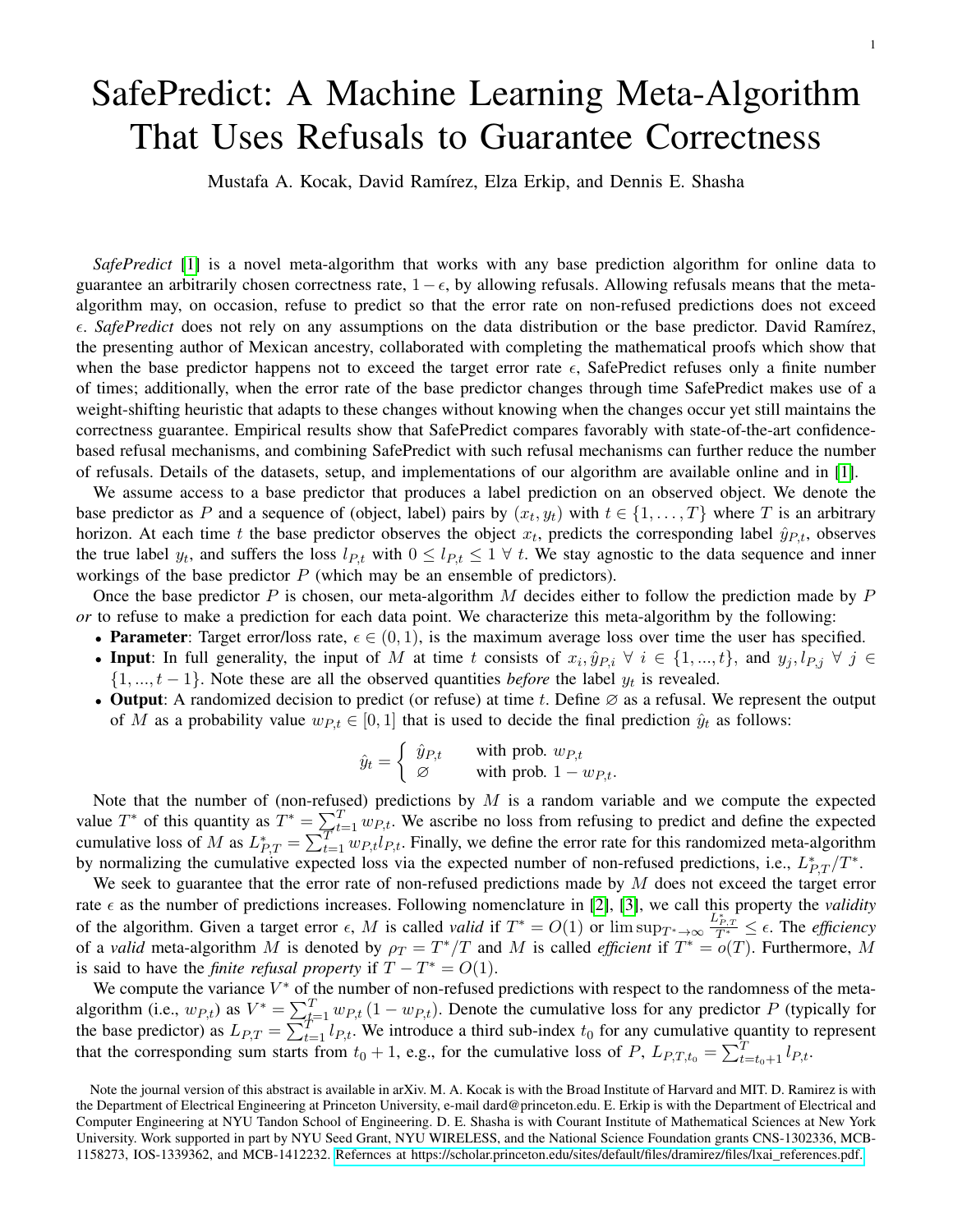To achieve validity, we introduce a trivial predictor which can meet the target error rate by refusing to predict all the time. We refer to this particular predictor as the "dummy predictor" and denote it by D, i.e.,  $\hat{y}_{D,t} = \emptyset \ \forall t$ . We also assume that the predictor D suffers a constant loss  $\epsilon$  for each time t, i.e.,  $l_{D,t} = \epsilon$  and  $L_{D,t} = \epsilon t \ \forall t$ . At each instance, *SafePredict* follows the base predictor with probability  $w_{P,t}$  and computes the prediction probability for the next round after observing the corresponding loss of P as  $w_{P,t+1} = \frac{w_{P,t}e^{-\eta I_{P,t}}}{w_{P,t}e^{-\eta I_{P,t}} + w_{P,t}}$  $\frac{w_{P,t}e^{-\eta P_{P,t}}}{w_{P,t}e^{-\eta I_{P,t}}+w_{D,t}e^{-\eta \epsilon}}$ , where  $w_{D,t} = 1 - w_{P,t}$ is the dummy's weight. The following theorems (proofs in [\[1\]](#page-2-0)) show the validity and efficiency of *SafePredict*.

**Theorem .1.** For any P,  $\eta > 0$ ,  $\epsilon < 1/2$ , and  $0 < w_{P,1} < 1$ , SafePredict satisfies  $\frac{L_{P,T}^*}{T^*} \leq \epsilon - \frac{\log(w_{D,1})}{\eta T^*} +$  $\frac{(1-\epsilon)^2\eta V^*}{T^*}$ . Consequently, by choosing the learning rate  $\eta$  to minimize the RHS of this bound, we get  $\frac{L_{P,T}^*}{T^*} \leq$  $\frac{T^*}{T^*}$ . Consequently, by choosin<br>  $\epsilon + (1 - \epsilon) \frac{2\sqrt{\log(1/w_{D,1})V^*}}{T^*}$  for  $\eta^* =$ g ine tearning<br> $\sqrt{\log(1/w_{D,1})/V^*}$  $\frac{(w_{D,1})/v}{1-\epsilon}$ .

**Theorem .2.** If  $L_{P,T}/T < \epsilon$  and  $\eta T \to \infty$  in the limit  $T \to \infty$ , then the expected number of refusals made by *SafePredict is finite, i.e.,*  $\lim_{T\to\infty} T - T^* = \sum_{t=1}^{\infty} w_{D,t} < \infty$ .

We evaluate SafePredict on MNIST digit recognition [\[4\]](#page-2-3) (vision application), IMDb sentiment analysis [\[5\]](#page-2-4) (natural language problem), and Reuters topic recognition [\[6\]](#page-2-5) (text classification). We compare SafePredict with a natural confidence-based refusal (CBR) mechanism, a method widely used in practice [\[7\]](#page-2-6)–[\[11\]](#page-2-7). We investigate a heuristically promising method of combining SafePredict with the confidence-based mechanism to improve efficiency (SP+CBR), and include an "amnesic adaptive" version of the combined meta-algorithm and base predictor that considers excessive refusals of SafePredict as a sign that adaptation is needed.

For each dataset, we randomly permute the data and use the first 10000 data points. Artificial change points are introduced every 2000 data points by applying a random label permutation to all the data points after the change point, i.e., we effectively change the data distribution at each change point. The target error rate is fixed as  $\epsilon = 0.05$ .



Fig. 1: Top three plots show error rates and bottom three show efficiency of evaluated algorithms. Each column of plots corresponds to the dataset labeled above. Efficiency for the base predictor is always 1.0, since it always predicts. All SafePredict variants rapidly approach an error rate value below the target error rate 0.05 as they make *good* predictions. The confidencebased meta-algorithm does not achieve validity due to changes in the underlying distribution (marked by vertical dashed lines). Two forms of adaptivity help reduce the number of refusals: weight-shifting especially with a high  $\alpha$  value and amnesic adaptivity. Combining both leads to the highest efficiency while preserving validity.

The confidence-based refusal mechanism fails to be valid because it requires data points to be (at least approximately) exchangeable to achieve the required error guarantee. This assumption fails after the change point. SafePredict establishes validity by refusing when the base predictor cannot achieve the error rate without making any assumptions about the data points. For the Reuters dataset, the base predictor never reaches the target error rate. Thus, SafePredict refuses to make a prediction almost all the time.

While the confidence-based refusal method has a generally higher efficiency than SafePredict, the discrepancy in the efficiency is mitigated by the SP+CBR heuristic which performs almost as efficiently as confidence-based refusals before the change point and achieving validity throughout. Note, in SP+CBR, SafePredict will seldom refuse as long as the CBR algorithm has a validity rate as high as the desired correctness rate. [Link to references.](https://scholar.princeton.edu/sites/default/files/dramirez/files/lxai_references.pdf)